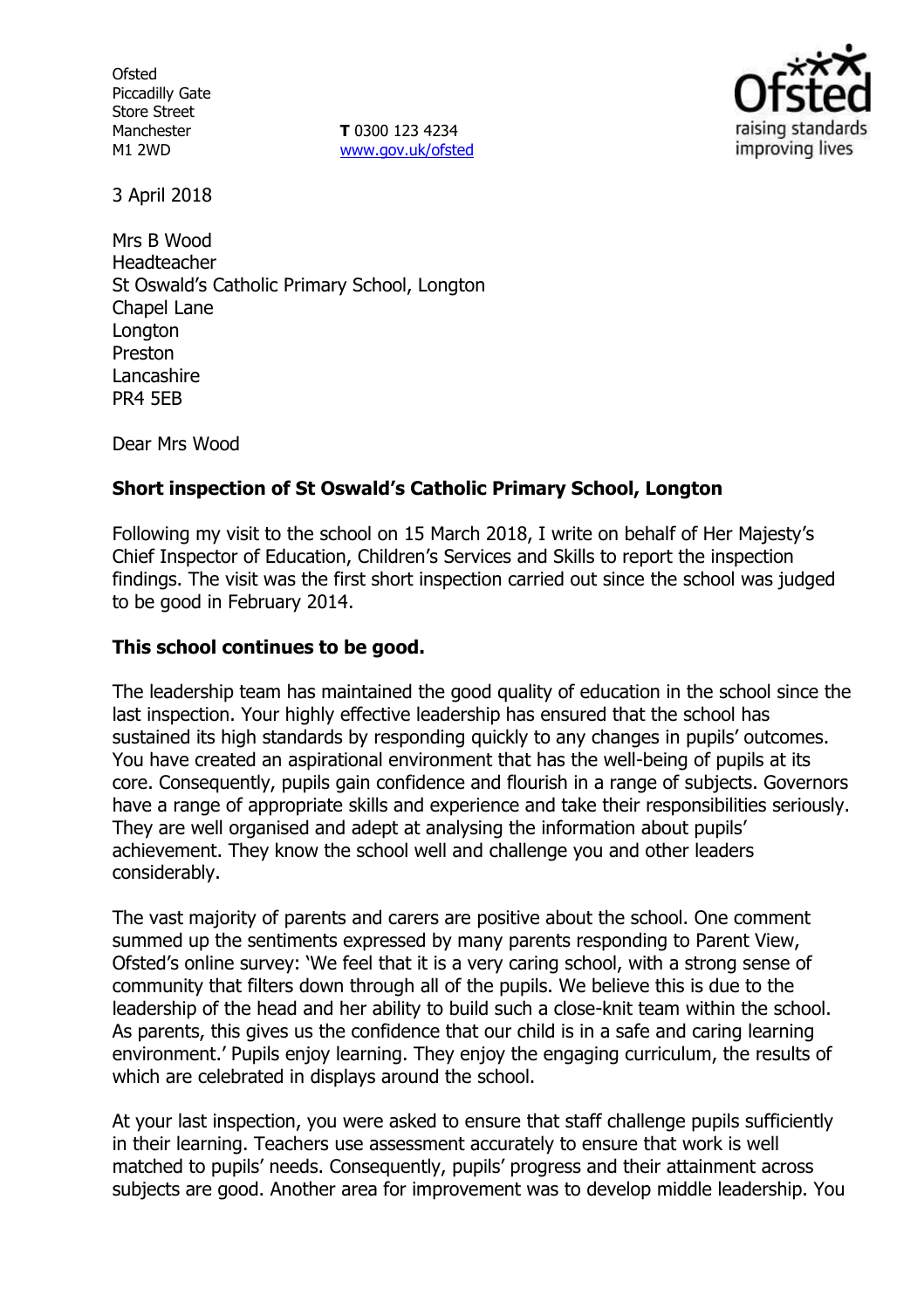

have worked with these teachers to develop their effectiveness in leading improvements in their subject areas. Middle leaders now play a much more important and successful part in the work of the school. They share their evaluations of the impact of their work with staff, senior leaders and governors and plan the next steps for improvement. Teachers who started at the school in the early stages of their careers are enthusiastic because of the opportunities that have been made available to them. This has resulted in highly motivated staff who are keen about their areas of responsibility. They appreciate the opportunity to share ideas and expertise with other colleagues. This is adding greater consistency in the quality of teaching and learning across the school. Teachers' improving subject knowledge has had a positive impact on the progress of pupils in mathematics, which is above average by the end of key stage 2.

During the inspection, we discussed the next steps required to enable the school to improve further. You have developed a very effective curriculum across English and mathematics. However, although your assessment system allows you to track attainment and progress across other subjects, you should ensure that teachers identify the precise next steps in pupils' learning. This will allow them to excel and show their depth of understanding across these subjects.

# **Safeguarding is effective.**

You have ensured that all safeguarding arrangements are fit for purpose. Statutory checks are carried out on the suitability of staff to work with children, and the governing body is rigorous in its duty to ensure that adults safeguard pupils. Knowledgeable staff meticulously implement the school's policies relating to safeguarding. As the designated safeguarding lead, you champion the needs of pupils above all else. You and your staff care deeply for your pupils, and they and their parents know that they can rely on you and your staff if they have any concerns.

Pupils spoken to during the inspection said that they know how to keep themselves safe, especially when using the internet. They enjoy coming to school and feel safe and secure. The vast majority of parents who responded to Parent View believe that their children are safe in the school. There is a wonderful, calm atmosphere and the excellent behaviour of the children is impressive. Governors and the representative of the local authority were unanimous in their praise for you and your staff for your unwavering commitment to children's mental health and to developing resilient, healthy and confident individuals in your school.

### **Inspection findings**

■ We agreed several areas of enguiry for this inspection. The first of these was about the actions taken by leaders to improve outcomes in phonics, especially for boys. In 2017, there was a slight dip in phonics outcomes after they had been above national averages for three years. There is a consistent and structured phonics programme in place that is ensuring that all pupils engage in their learning. Adults across the early years and key stage 1 make sure that learners have many opportunities to develop their early English skills. Teachers provide frequent practice of reading suitable words throughout the day. In Reception, for example, one child was able to read a book to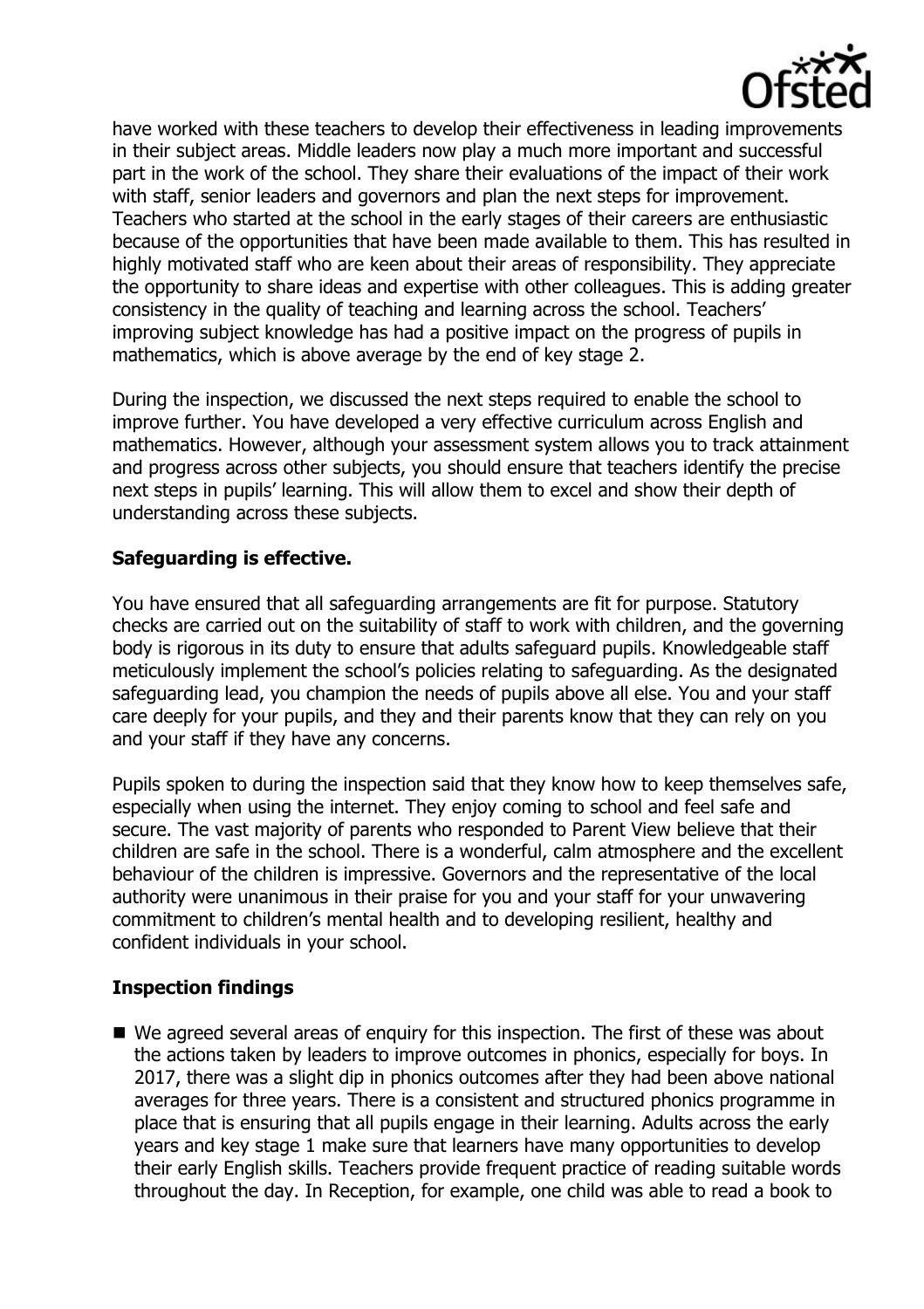

me using phonics skills to read most new words accurately. The sample of writing seen from early years and Year 1 pupils demonstrates that they progress from writing single phonetically plausible words to writing accurately in sentences. Staff assess the progress that pupils make effectively. If pupils do start to fall behind, help is provided in small groups or individually so that they can catch up quickly. Work in pupils' books shows that they are challenged and writing is of a high quality, as they use their knowledge of phonics to spell words accurately.

- The next area we looked at was how well you are improving outcomes in writing. There is clear evidence from this inspection that your focus on improving the quality of writing is having a positive impact on pupils' writing skills and confidence. A scrutiny of work in pupils' books showed that they regularly write at greater length in a range of subjects. Using assessments well, you ensure that teaching is very closely matched to the abilities of pupils. In addition, information in the school improvement plan is precise, ensuring that everyone knows what they need to do to help pupils make stronger progress in writing. The new curriculum engages all groups of pupils, giving them a range of opportunities to develop their writing. As a result of opportunities to write at length across the curriculum, the proportion of pupils who achieve the standards expected for their age in writing has increased across the school. Consequently, there is good progress across most year groups, with some rapid progress and high-quality writing in Years 5 and 6.
- Teachers make specific aspects of spelling, grammar and punctuation a focus in each year group. They have consistently high expectations of the quality of work that pupils produce. Outcomes in grammar, punctuation and spelling at the end of Year 6 compare very favourably to the national average, and the work of current pupils shows similar attention to these skills. As a result, pupils take care in producing work to be proud of. For example, work in geography on the topic of global warming shows how geographical skills are developed alongside grammar and sentence structure in extended pieces of writing.
- The final area we agreed to look at was how well the curriculum contributes to improved outcomes for all groups of pupils. Pupils are engaged by the curriculum because of motivating themes based around learning. Staff relate work to pupils' interests and base curricular topics around them. Connecting effective literacy development with interesting and imaginative contexts also helps pupils make progress. For example, writing in science on the dangers of the environment for living things produced good-quality writing while developing subject-specific skills and knowledge. Pupils develop their artistic abilities across the many creative opportunities planned within the curriculum. Throughout the school, pupils' thriving creative abilities demonstrate that their artistic skills develop well over time. Pupils make good progress in a wide range of subjects because they are enthusiastic about their learning. Assessment systems are in place for subjects other than English and mathematics but are at an early stage for measuring progress across key stages in some subjects. We agreed that you should use the recent enhancements to the current assessment system to inform pupils' next steps so that they develop depth and mastery across all subjects.